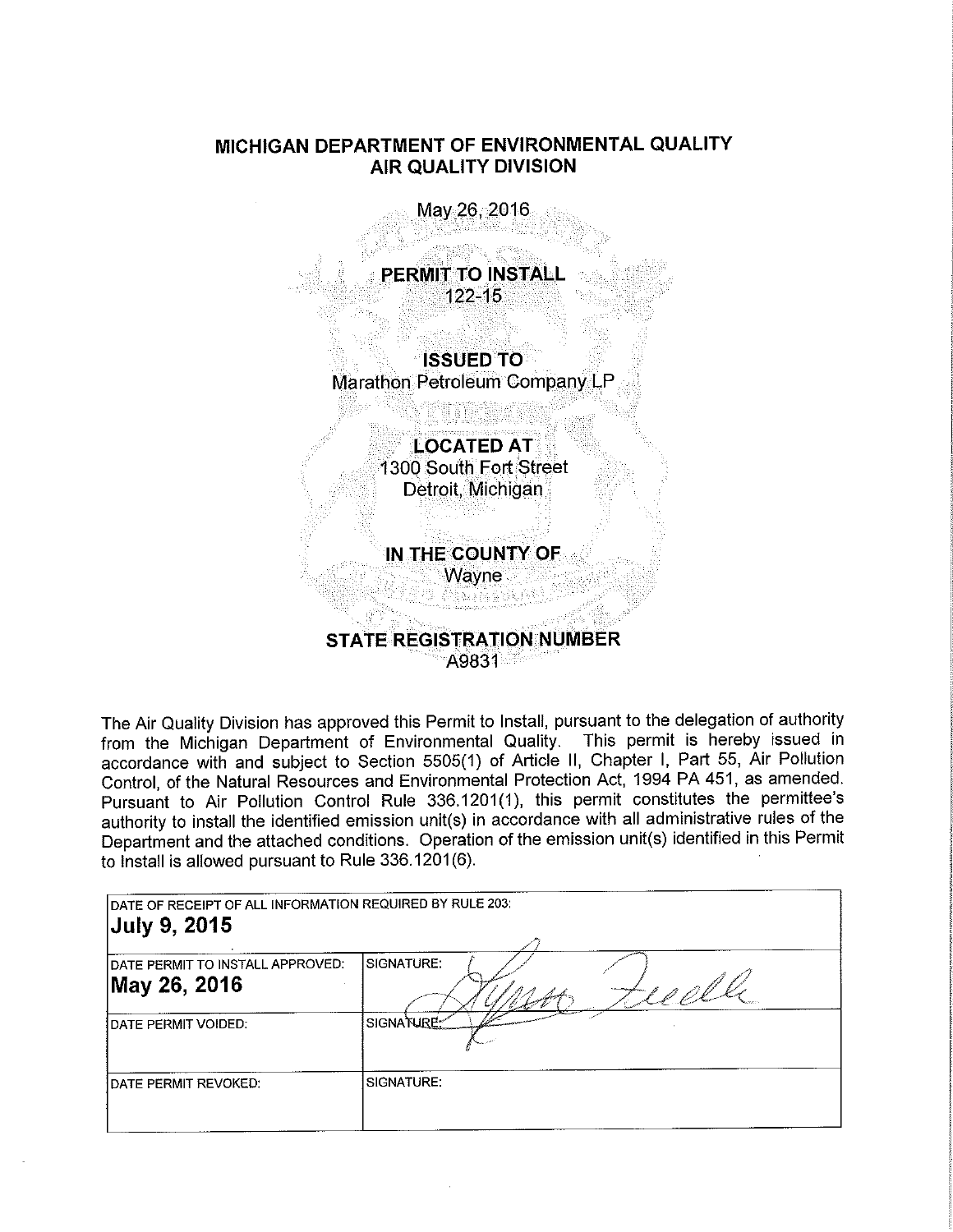# **PERMIT TO INSTALL**

# **Table of Contents**

| <b>Section</b> | Page |
|----------------|------|
|                |      |
|                |      |
|                |      |
|                |      |
|                |      |
|                |      |
|                |      |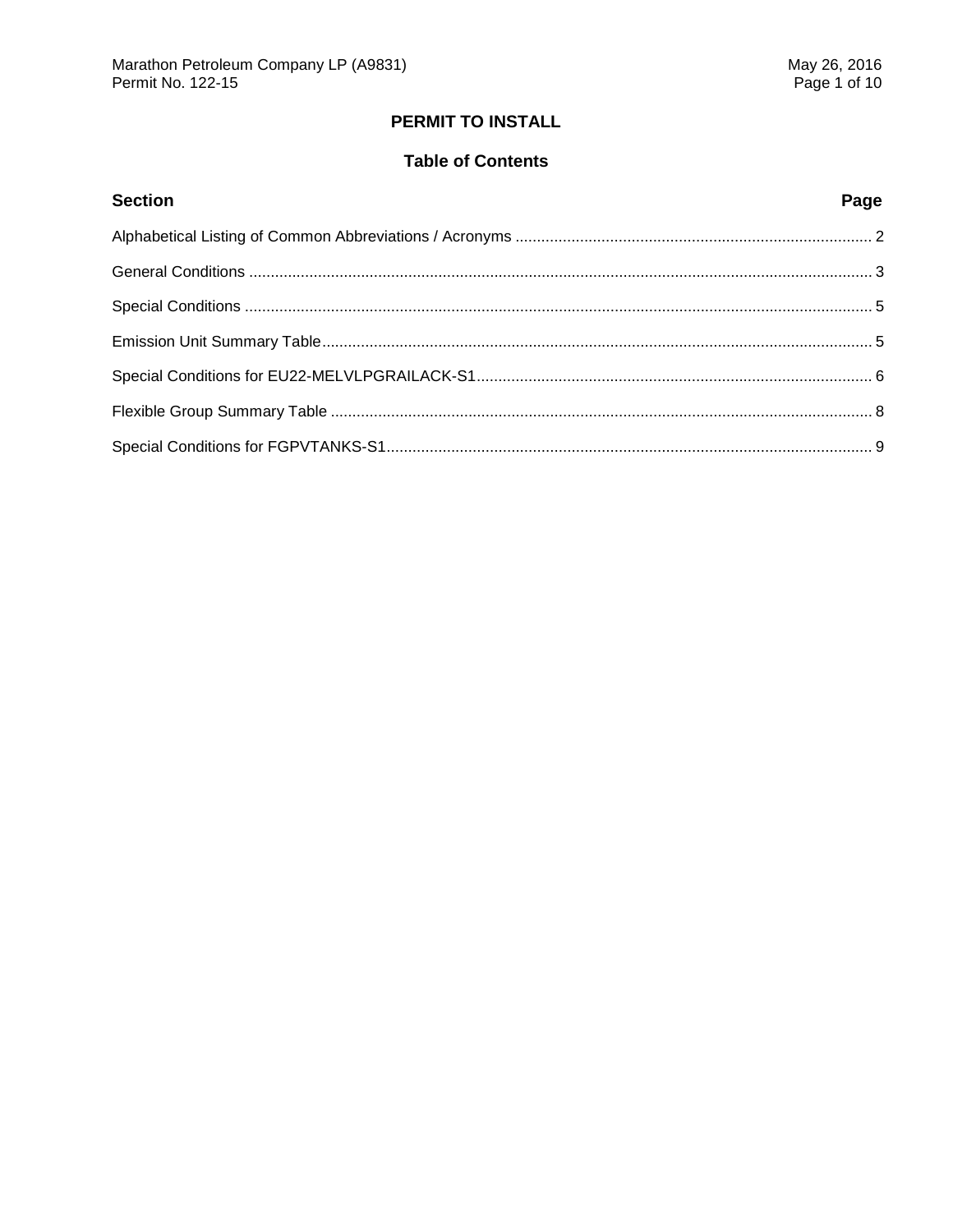# **Common Abbreviations / Acronyms**

| <b>Common Acronyms</b> |                                                            | <b>Pollutant / Measurement Abbreviations</b> |                                                                     |
|------------------------|------------------------------------------------------------|----------------------------------------------|---------------------------------------------------------------------|
| <b>AQD</b>             | Air Quality Division                                       | acfm                                         | Actual cubic feet per minute                                        |
| <b>BACT</b>            | Best Available Control Technology                          | <b>BTU</b>                                   | <b>British Thermal Unit</b>                                         |
| CAA                    | Clean Air Act                                              | $^{\circ}C$                                  | Degrees Celsius                                                     |
| CAM                    | <b>Compliance Assurance Monitoring</b>                     | CO                                           | Carbon Monoxide                                                     |
| <b>CEM</b>             | <b>Continuous Emission Monitoring</b>                      | CO <sub>2</sub> e                            | Carbon Dioxide Equivalent                                           |
| <b>CFR</b>             | Code of Federal Regulations                                | dscf                                         | Dry standard cubic foot                                             |
| <b>COM</b>             | <b>Continuous Opacity Monitoring</b>                       | dscm                                         | Dry standard cubic meter                                            |
| Department/            | Michigan Department of Environmental                       | $\overline{\ }$ F                            | Degrees Fahrenheit                                                  |
| department             | Quality                                                    | gr                                           | Grains                                                              |
| EU                     | <b>Emission Unit</b>                                       | <b>HAP</b>                                   | Hazardous Air Pollutant                                             |
| FG                     | <b>Flexible Group</b>                                      | Hg                                           | Mercury                                                             |
| <b>GACS</b>            | <b>Gallons of Applied Coating Solids</b>                   | hr                                           | Hour                                                                |
| GC                     | <b>General Condition</b>                                   | HP                                           | Horsepower                                                          |
| <b>GHGs</b>            | <b>Greenhouse Gases</b>                                    | $H_2S$                                       | Hydrogen Sulfide                                                    |
| <b>HVLP</b>            | High Volume Low Pressure*                                  | kW                                           | Kilowatt                                                            |
| ID                     | Identification                                             | lb                                           | Pound                                                               |
| <b>IRSL</b>            | Initial Risk Screening Level                               | m                                            | Meter                                                               |
| <b>ITSL</b>            | Initial Threshold Screening Level                          | mg                                           | Milligram                                                           |
| LAER                   | Lowest Achievable Emission Rate                            | mm                                           | Millimeter                                                          |
| <b>MACT</b>            | Maximum Achievable Control Technology                      | MM                                           | Million                                                             |
| <b>MAERS</b>           | Michigan Air Emissions Reporting System                    | <b>MW</b>                                    | Megawatts                                                           |
| <b>MAP</b>             | <b>Malfunction Abatement Plan</b>                          | <b>NMOC</b>                                  | Non-methane Organic Compounds                                       |
| <b>MDEQ</b>            | Michigan Department of Environmental<br>Quality            | NO <sub>x</sub>                              | Oxides of Nitrogen                                                  |
| <b>MSDS</b>            | <b>Material Safety Data Sheet</b>                          | ng<br><b>PM</b>                              | Nanogram<br><b>Particulate Matter</b>                               |
| NA.                    | Not Applicable                                             |                                              | Particulate Matter equal to or less than 10                         |
| <b>NAAQS</b>           | National Ambient Air Quality Standards                     | <b>PM10</b>                                  | microns in diameter                                                 |
| <b>NESHAP</b>          | National Emission Standard for Hazardous<br>Air Pollutants | PM2.5                                        | Particulate Matter equal to or less than 2.5<br>microns in diameter |
| <b>NSPS</b>            | New Source Performance Standards                           | pph                                          | Pounds per hour                                                     |
| <b>NSR</b>             | <b>New Source Review</b>                                   | ppm                                          | Parts per million                                                   |
| PS                     | Performance Specification                                  | ppmv                                         | Parts per million by volume                                         |
| <b>PSD</b>             | Prevention of Significant Deterioration                    | ppmw                                         | Parts per million by weight                                         |
| <b>PTE</b>             | <b>Permanent Total Enclosure</b>                           | psia                                         | Pounds per square inch absolute                                     |
| PTI                    | Permit to Install                                          | psig                                         | Pounds per square inch gauge                                        |
| <b>RACT</b>            | Reasonable Available Control Technology                    | scf                                          | Standard cubic feet                                                 |
| <b>ROP</b>             | <b>Renewable Operating Permit</b>                          | sec                                          | Seconds                                                             |
| SC                     | <b>Special Condition</b>                                   | SO <sub>2</sub>                              | <b>Sulfur Dioxide</b>                                               |
| <b>SCR</b>             | Selective Catalytic Reduction                              | <b>TAC</b>                                   | <b>Toxic Air Contaminant</b>                                        |
| <b>SNCR</b>            | Selective Non-Catalytic Reduction                          | Temp                                         | Temperature                                                         |
| <b>SRN</b>             | <b>State Registration Number</b>                           | <b>THC</b>                                   | <b>Total Hydrocarbons</b>                                           |
| TEQ                    | <b>Toxicity Equivalence Quotient</b>                       | tpy                                          | Tons per year                                                       |
| USEPA/EPA              | <b>United States Environmental Protection</b>              | μg                                           | Microgram                                                           |
|                        | Agency                                                     | μm                                           | Micrometer or Micron                                                |
| VE                     | Visible Emissions                                          | <b>VOC</b>                                   | Volatile Organic Compounds                                          |
|                        |                                                            | yr                                           | Year                                                                |

\*For HVLP applicators, the pressure measured at the gun air cap shall not exceed 10 psig.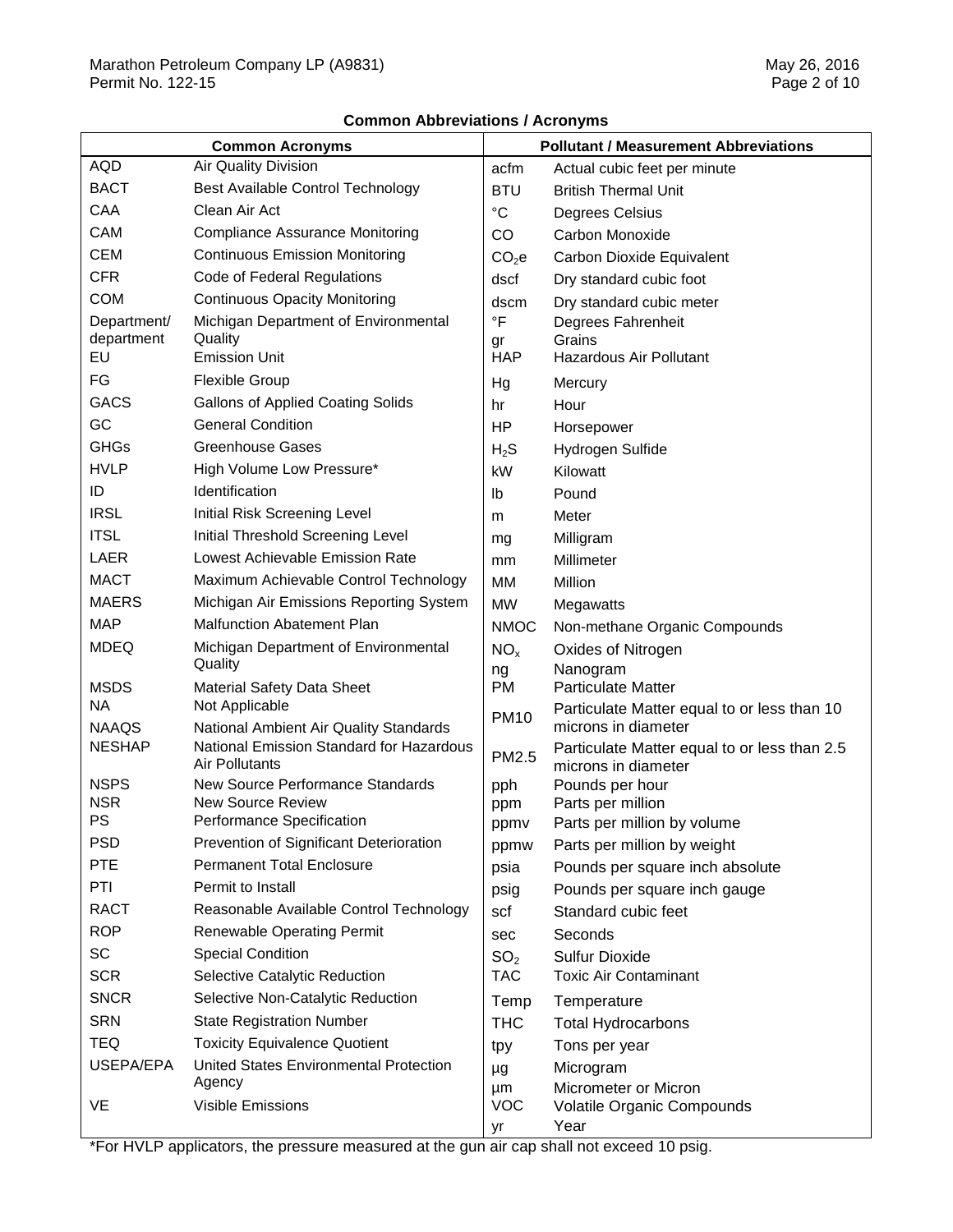### **GENERAL CONDITIONS**

- $1.$  modified, unless a Permit to Install authorizing such action is issued by the Department, except to the extent such action is exempt from the Permit to Install requirements by any applicable rule. The process or process equipment covered by this permit shall not be reconstructed, relocated, or **(R 336.1201(1))**
- $2.$  permit has been approved has not commenced within 18 months, or has been interrupted for 18 months, this permit shall become void unless otherwise authorized by the Department. Furthermore, the permittee or the designated authorized agent shall notify the Department via the Supervisor, Permit Section, Air Quality Division, Michigan Department of Environmental Quality, P.O. Box 30260, Lansing, Michigan 48909-7760, if it is decided not to pursue the installation, construction, reconstruction, relocation, or modification of the equipment allowed by this Permit to Install. **(R 336.1201(4))**  2. If the installation, construction, reconstruction, relocation, or modification of the equipment for which this
- 3. not subject to the Renewable Operating Permit program requirements pursuant to R 336.1210, operation of the process or process equipment is allowed by this permit if the equipment performs in accordance with the terms and conditions of this Permit to Install. **(R 336.1201(6)(b))**  If this Permit to Install is issued for a process or process equipment located at a stationary source that is
- $4.$  indicates the process or process equipment is not performing in accordance with the terms and conditions of this permit or is violating the Department's rules or the Clean Air Act. **(R 336.1201(8), Section 5510 of Act 451, PA 1994)**  The Department may, after notice and opportunity for a hearing, revoke this Permit to Install if evidence
- 5. hereafter owns or operates the process or process equipment at the location authorized by this Permit to Install. If the new owner or operator submits a written request to the Department pursuant to R 336.1219 and the Department approves the request, this permit will be amended to reflect the change of ownership or operational control. The request must include all of the information required by subrules (1)(a), (b), and (c) of R 336.1219 and shall be sent to the District Supervisor, Air Quality Division, Michigan Department of Environmental Quality. **(R 336.1219)**  The terms and conditions of this Permit to Install shall apply to any person or legal entity that now or
- 6. Operation of this equipment shall not result in the emission of an air contaminant which causes injurious effects to human health or safety, animal life, plant life of significant economic value, or property, or which causes unreasonable interference with the comfortable enjoyment of life and property. **(R 336.1901)**
- $7<sup>1</sup>$  results in emissions of a hazardous or toxic air pollutant which continue for more than one hour in excess of any applicable standard or limitation, or emissions of any air contaminant continuing for more than two hours in excess of an applicable standard or limitation, as required in Rule 912, to the Department. The notice shall be provided not later than two business days after start-up, shutdown, or discovery of the abnormal condition or malfunction. Written reports, if required, must be filed with the Department within 10 days after the start-up or shutdown occurred, within 10 days after the abnormal conditions or malfunction has been corrected, or within 30 days of discovery of the abnormal condition or malfunction, whichever is first. The written reports shall include all of the information required in Rule 912(5).  **(R 336.1912)**  The permittee shall provide notice of an abnormal condition, start-up, shutdown, or malfunction that
- 8. Approval of this permit does not exempt the permittee from complying with any future applicable requirements which may be promulgated under Part 55 of 1994 PA 451, as amended or the Federal Clean Air Act.
- 9. Approval of this permit does not obviate the necessity of obtaining such permits or approvals from other units of government as required by law.
- 10. Operation of this equipment may be subject to other requirements of Part 55 of 1994 PA 451, as amended and the rules promulgated thereunder.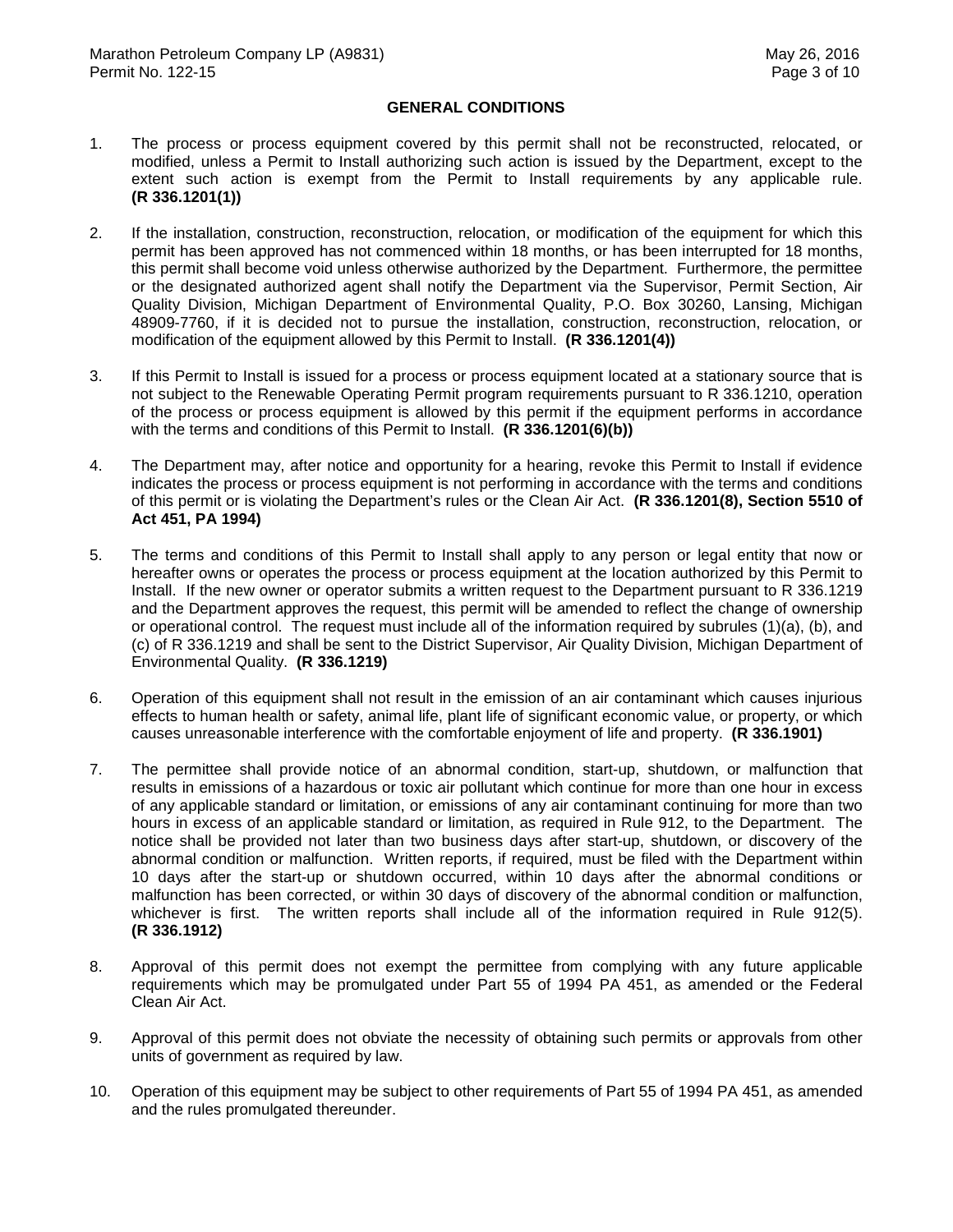- 11. Except as provided in subrules (2) and (3) or unless the special conditions of the Permit to Install include an alternate opacity limit established pursuant to subrule (4) of R 336.1301, the permittee shall not cause or permit to be discharged into the outer air from a process or process equipment a visible emission of density greater than the most stringent of the following. The grading of visible emissions shall be determined in accordance with R 336.1303. **(R 336.1301)** 
	- a) A six-minute average of 20 percent opacity, except for one six-minute average per hour of not more than 27 percent opacity.
	- b) A visible emission limit specified by an applicable federal new source performance standard.
	- c) A visible emission limit specified as a condition of this Permit to Install.
- 12. Collected air contaminants shall be removed as necessary to maintain the equipment at the required operating efficiency. The collection and disposal of air contaminants shall be performed in a manner so as to minimize the introduction of contaminants to the outer air. Transport of collected air contaminants in Priority I and II areas requires the use of material handling methods specified in R 336.1370(2).  **(R 336.1370)**
- $13.$  expense, in accordance with R 336.2001 and R 336.2003, under any of the conditions listed in R 336.2001. **(R 336.2001)** The Department may require the permittee to conduct acceptable performance tests, at the permittee's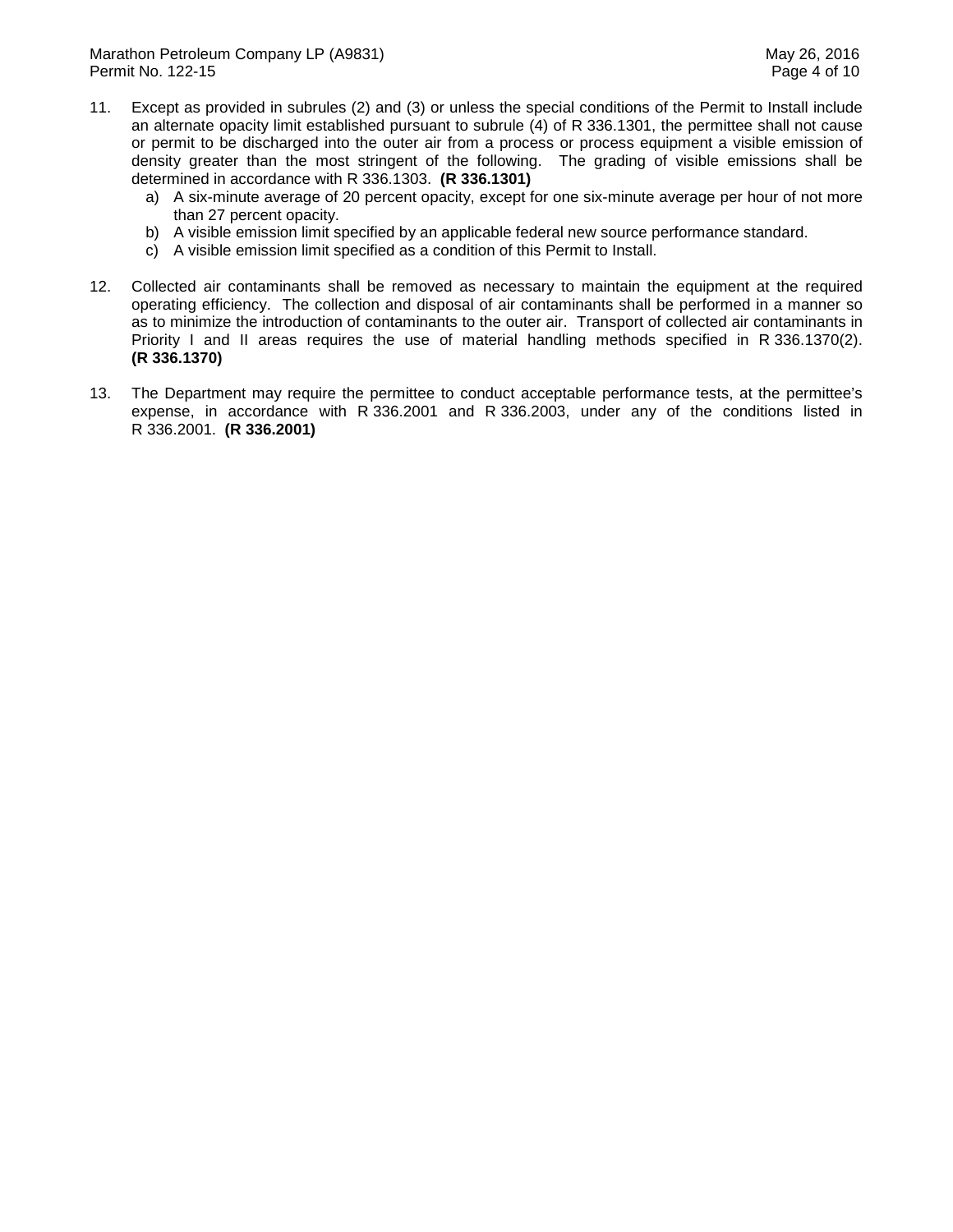### **SPECIAL CONDITIONS**

## **EMISSION UNIT SUMMARY TABLE**

The descriptions provided below are for informational purposes and do not constitute enforceable conditions.

| <b>Emission Unit ID</b> | <b>Emission Unit Description</b><br>(Process Equipment & Control Devices)                                                                                                                                                                                                                                                                                                                                                                                                    | <b>Installation Date /</b><br><b>Modification Date</b> | <b>Flexible Group</b><br>ID    |
|-------------------------|------------------------------------------------------------------------------------------------------------------------------------------------------------------------------------------------------------------------------------------------------------------------------------------------------------------------------------------------------------------------------------------------------------------------------------------------------------------------------|--------------------------------------------------------|--------------------------------|
| EU22-V88-S1             | Tank 88, Area 22. A pressure vessel for<br>the storage of petroleum hydrocarbons with<br>a true vapor pressure of more than 1.5<br>psia. Capacity = up to $126,000$ gallons                                                                                                                                                                                                                                                                                                  | Date of PTI                                            | FGPVTANKS-S1                   |
| EU22-V89-S1             | Tank 89, Area 22. A pressure vessel for<br>the storage of petroleum hydrocarbons with<br>a true vapor pressure of more than 1.5<br>psia. Capacity = up to $126,000$ gallons                                                                                                                                                                                                                                                                                                  | Date of PTI                                            | FGPVTANKS-S1                   |
| EU22-V90-S1             | Tank 90, Area 22. A pressure vessel for<br>the storage of petroleum hydrocarbons with<br>a true vapor pressure of more than 1.5<br>psia. Capacity = up to $126,000$ gallons                                                                                                                                                                                                                                                                                                  | Date of PTI                                            | FGPVTANKS-S1                   |
| EU22-V91-S1             | Tank 91, Area 22. A pressure vessel for<br>the storage of petroleum hydrocarbons with<br>a true vapor pressure of more than 1.5<br>psia. Capacity = up to $126,000$ gallons                                                                                                                                                                                                                                                                                                  | Date of PTI                                            | FGPVTANKS-S1                   |
| EU22-V92-S1             | Tank 92, Area 22. A pressure vessel for<br>the storage of petroleum hydrocarbons with<br>a true vapor pressure of more than 1.5<br>psia. Capacity = up to $126,000$ gallons                                                                                                                                                                                                                                                                                                  | Date of PTI                                            | FGPVTANKS-S1                   |
| EU22-V93-S1             | Tank 93, Area 22. A pressure vessel for<br>the storage of petroleum hydrocarbons with<br>a true vapor pressure of more than 1.5<br>psia. Capacity = up to $126,000$ gallons                                                                                                                                                                                                                                                                                                  | Date of PTI                                            | FGPVTANKS-S1                   |
| EU22-V94-S1             | Tank 94, Area 22. A pressure vessel for<br>the storage of petroleum hydrocarbons with<br>a true vapor pressure of more than 1.5<br>psia. Capacity = up to $126,000$ gallons                                                                                                                                                                                                                                                                                                  | Date of PTI                                            | FGPVTANKS-S1                   |
| EU22-V95-S1             | Tank 95, Area 22. A pressure vessel for<br>the storage of petroleum hydrocarbons with<br>a true vapor pressure of more than 1.5<br>psia. Capacity = up to $126,000$ gallons                                                                                                                                                                                                                                                                                                  | Date of PTI                                            | FGPVTANKS-S1                   |
| EU22-MELVLPGRAILACK-S1  | LPG Railcar Loading Facility, Area 22. The<br>group includes all equipment (i.e. piping,<br>vessels, valves, pumps, and loading arms)<br>associated with the LPG loading rack in the<br>Melvindale tank farm. For the purposes of<br>this permit, LPG means a material in liquid<br>form that is composed predominantly of<br>any of the following hydrocarbons or their<br>mixtures: propane, propylene, butane,<br>isobutane, butylenes, and C3-C4 mixtures.<br>seibool in | Date of PTI                                            | FGPROCUNITS-<br>S <sub>1</sub> |

 Changes to the equipment described in this table are subject to the requirements of R 336.1201, except as allowed by R 336.1278 to R 336.1290.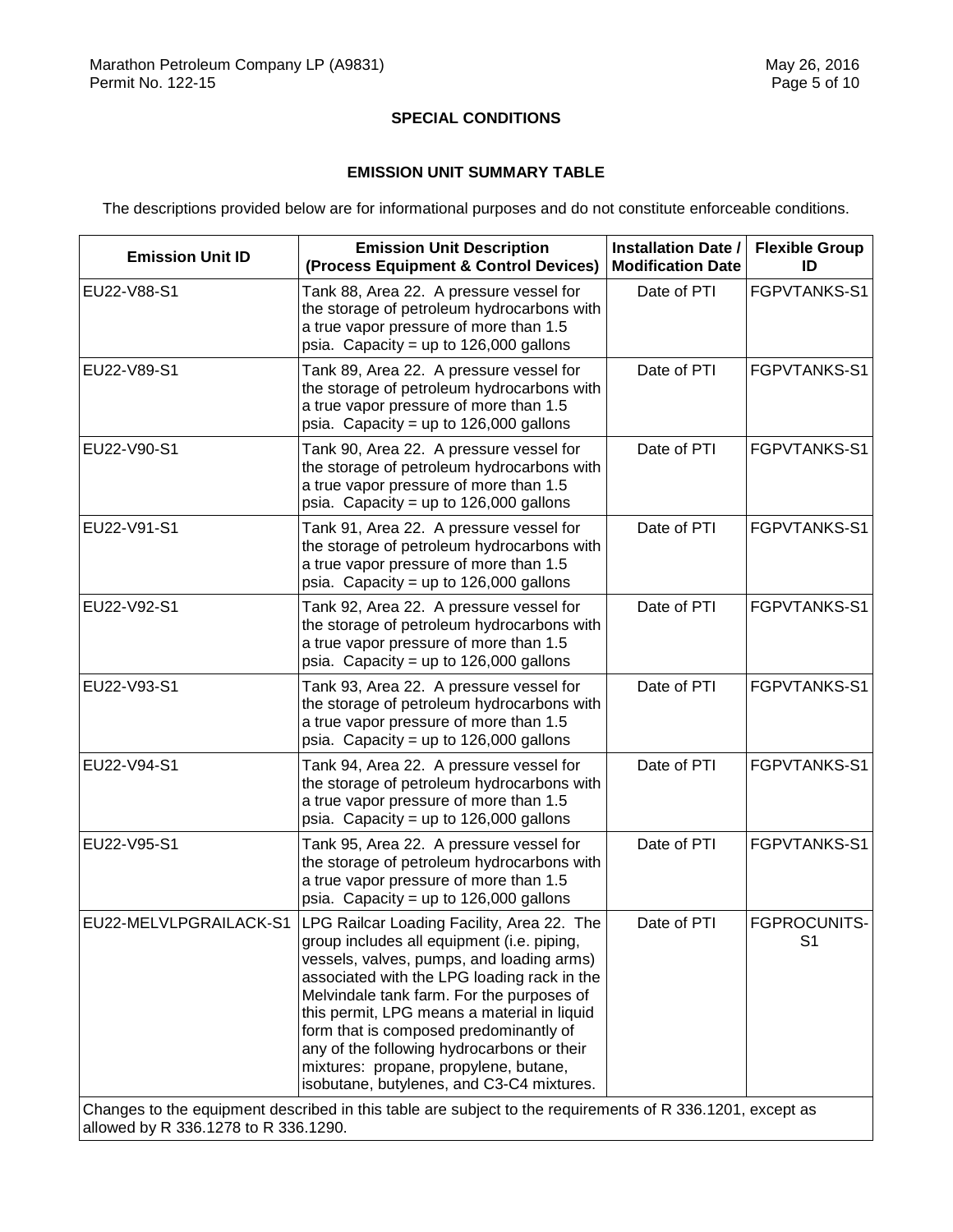### **The following conditions apply to: EU22-MELVLPGRAILACK-S1**

 **DESCRIPTION:** LPG Railcar Loading Facility, Area 22. The group includes all equipment (i.e. piping, vessels, valves, pumps, and loading arms) associated with the LPG loading rack in the Melvindale tank farm. For the purposes of this permit, LPG means a material in liquid form that is composed predominantly of any of the following hydrocarbons or their mixtures: propane, propylene, butane, isobutane, butylenes, and C3-C4 mixtures.

### **Flexible Group ID:** FGPROCUNITS-S1

 **POLLUTION CONTROL EQUIPMENT:** Unifiner Flare

#### **I. EMISSION LIMITS**

NA

### **II. MATERIAL LIMITS**

NA

### **III. PROCESS/OPERATIONAL RESTRICTIONS**

 1. The permittee shall only fill railcars with LPG using a pressurized loading system that does not allow organic vapor to be displaced from the railcar during loading. **(R 336.1702(a))** 

## **IV. DESIGN/EQUIPMENT PARAMETERS**

- 1. The permittee shall ensure that the railcar is equipped, maintained and controlled with all of the following:
	- a. Pressure-vacuum relief valves that are vapor-tight and set to prevent the emission of organic vapor during the loading of the railcar, except under emergency conditions. **(Rule 702(a))**
	- b. Hatch openings that are kept closed and vapor-tight during the loading of the railcar. **(Rule 702(a))**
- 2. The permittee shall ensure that the loading device is equipped, maintained and controlled with all of the following:
	- a. A device to ensure that the loading device shall close upon disconnection so as to prevent the release of organic vapor. **(R 336.1702(a))**
	- b. A device to direct excess hydrocarbons in loading hoses after railcar loadings to the Unifiner Flare for combustion for control. **(R 336.1702(a))**
- 3. The permittee shall not operate EU22-MELVLPGRAILACK-S1 unless a high pressure shutdown system to minimize VOC emissions from the pressurized filling of railcars is installed, maintained, and operated in a satisfactory manner. **(R 336.1702(a))**

### **V. TESTING/SAMPLING**

Records shall be maintained on file for a period of five years. **(R 336.1201(3))** 

NA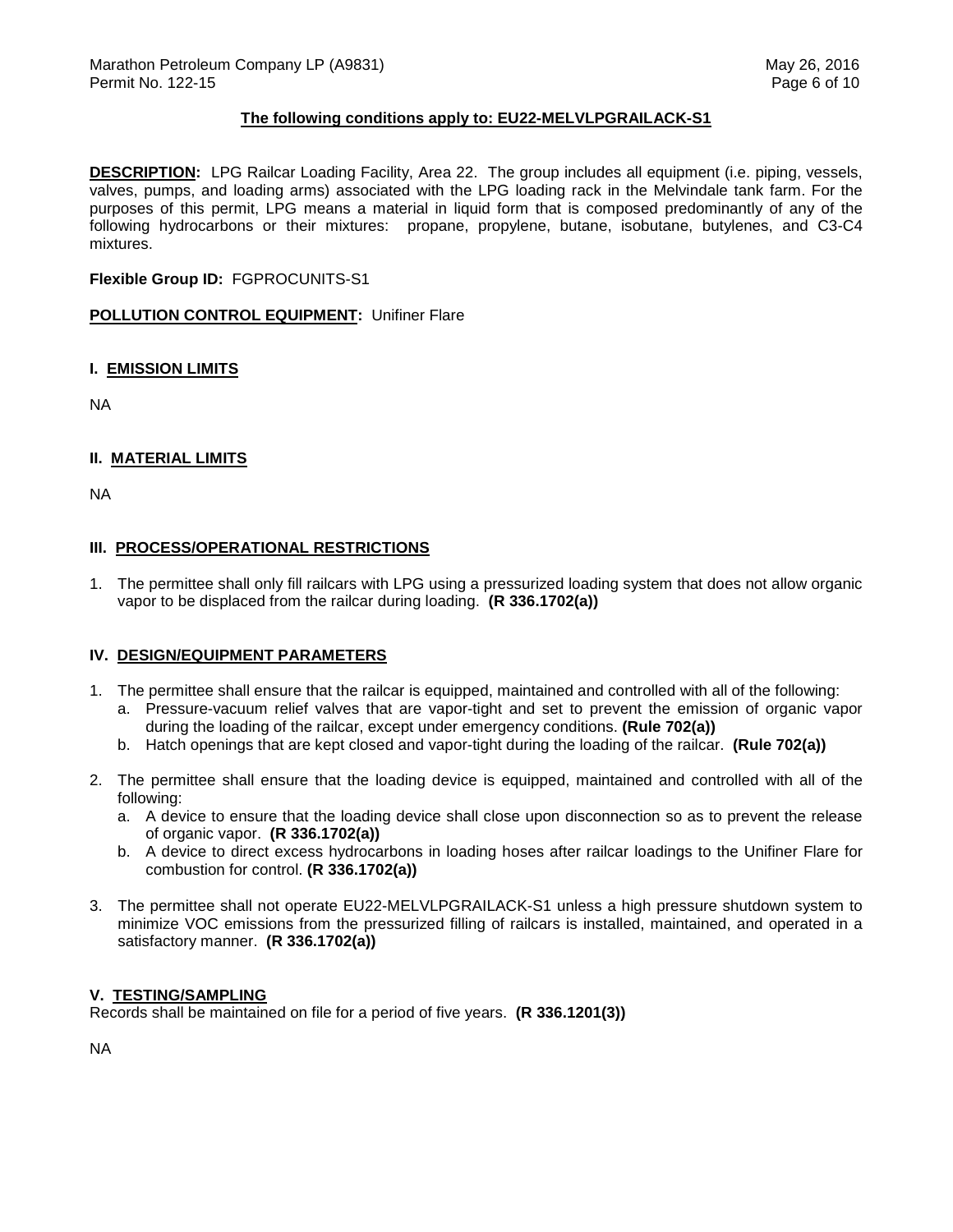#### **VI. MONITORING/RECORDKEEPING**

Records shall be maintained on file for a period of five years. **(R 336.1201(3))** 

NA

 **VII. REPORTING** 

NA

# **VIII. STACK/VENT RESTRICTIONS**

NA

## **IX. OTHER REQUIREMENTS**

- 1. The permittee shall develop written procedures for the operation of all emission control measures. Such procedures shall be posted in an accessible, conspicuous location near the loading device. **(R 336.1702(a))**
- 2. The permittee shall implement a program to monitor at least 90 percent of the flanges and connectors in gas/vapor and light liquid VOC service in EU22-MELVLPGRAILACK-S1. The program shall meet the following requirements. **(R 336.1205, R 336.1225, R 336.1702(a))** 
	- a. Monitoring shall be conducted on a quarterly basis, using test methods and procedures described in Appendix 5-S1 of Renewable Operating Permit No. MI-ROP-A9831-2012b.
	- b. A leak shall be defined as an instrument reading of 500 ppm or greater, as specified in NSPS Subpart VVa.
	- c. Flanges and connectors may be excluded from the monitoring program if they are "unsafe to monitor" as defined in 40 CFR 60.482-7(g)(1), or "difficult to monitor" as defined in 40 CFR 60.482-7(h)(1).
	- d. Permittee shall maintain records utilizing the procedures in Appendix 4-S1 of Renewable Operating Permit No. MI-ROP-A9831-2012b.

### **Footnotes:**

 $\overline{h}$ This condition is state only enforceable and was established pursuant to Rule 201(1)(b).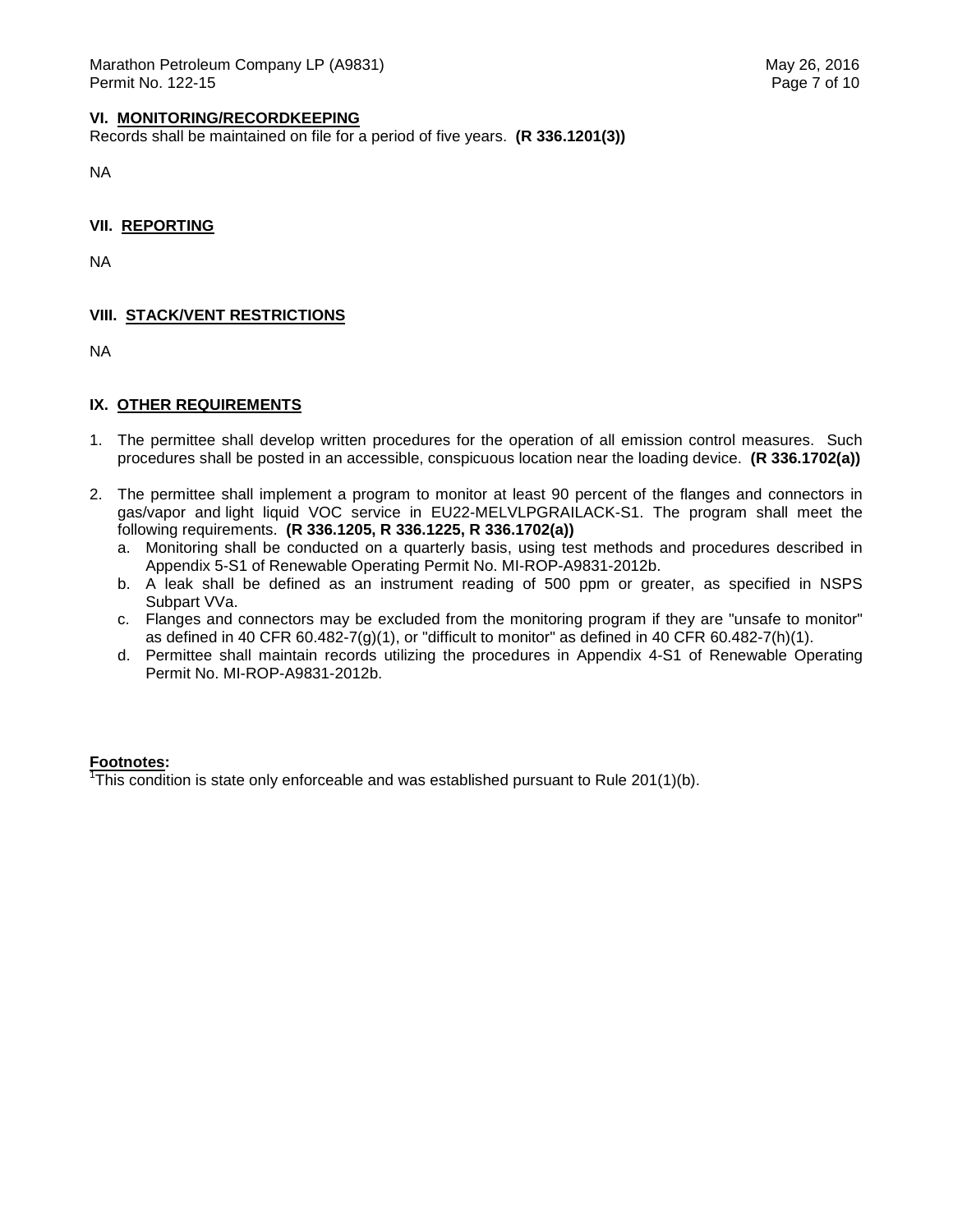## **FLEXIBLE GROUP SUMMARY TABLE**

The descriptions provided below are for informational purposes and do not constitute enforceable conditions.

| <b>Flexible Group ID</b> | <b>Flexible Group Description</b>                                                                            | <b>Associated</b><br><b>Emission Unit IDs</b>                                                                                                                 |
|--------------------------|--------------------------------------------------------------------------------------------------------------|---------------------------------------------------------------------------------------------------------------------------------------------------------------|
| FGPVTANKS-S1             | Pressure vessels for the storage of petroleum<br>liquids with a true vapor pressure greater than<br>1.5 psia | EU22-V88-S1, EU22-V89-S1,<br>EU22-V90-S1, EU22-V91-S1,<br>EU22-V92-S1, EU22-V93-S1,<br>EU22-V94-S1, EU22-V95-S1,<br>EUTANK87-S1, EUTANK96-S1,<br>EUTANK176-S1 |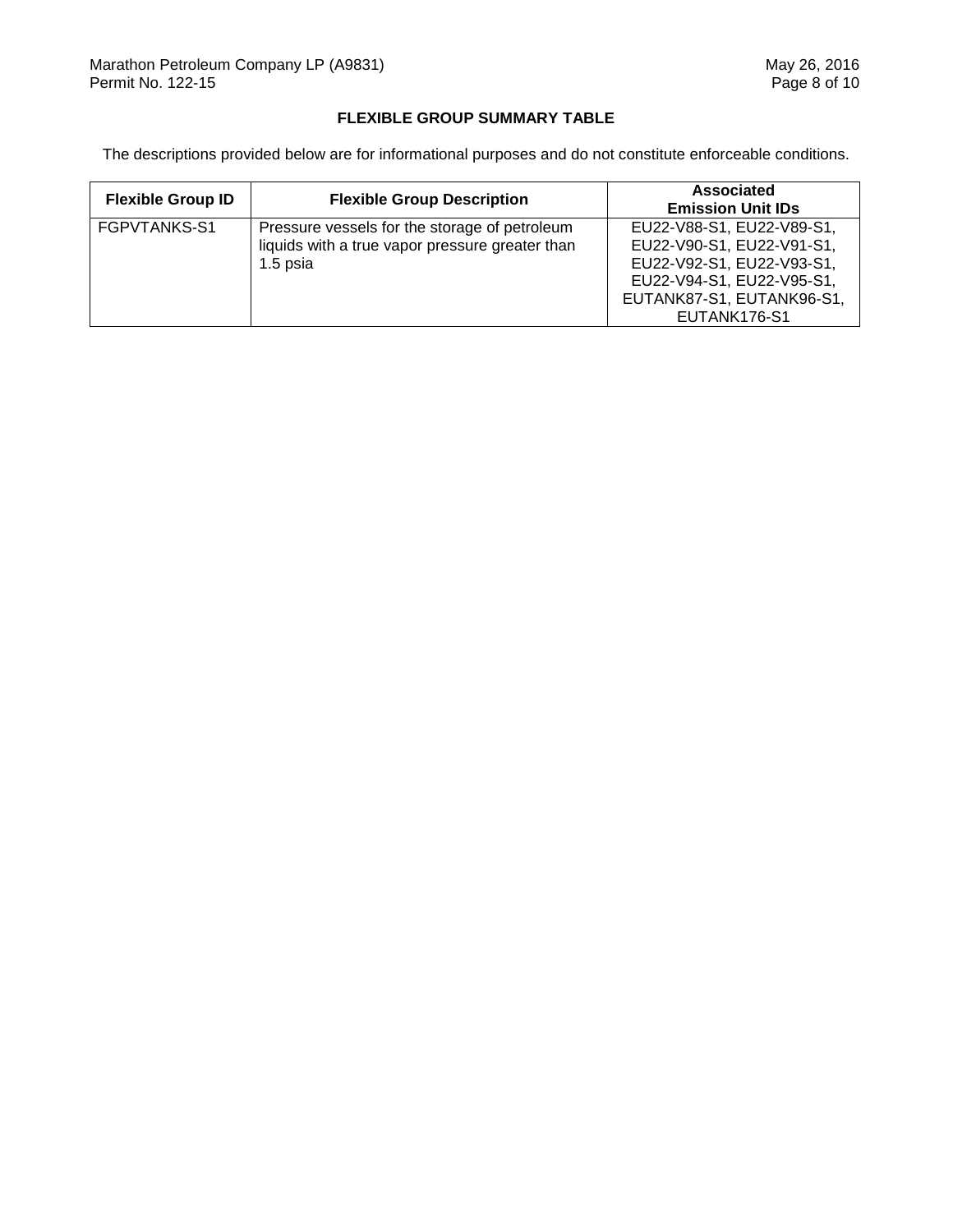#### **The following conditions apply to: FGPVTANKS-S1**

 **DESCRIPTION:** Pressure vessels for the storage of petroleum liquids with a true vapor pressure greater than 1.5 psia

 **Emission Units:** EU22-V88-S1, EU22-V89-S1, EU22-V90-S1, EU22-V91-S1, EU22-V92-S1, EU22-V93-S1, EU22-V94-S1, EU22-V95-S1, EUTANK87-S1, EUTANK96-S1, EUTANK176-S1

#### **POLLUTION CONTROL EQUIPMENT:** NA

#### **I. EMISSION LIMITS**

NA

### **II. MATERIAL LIMITS**

NA

#### **III. PROCESS/OPERATIONAL RESTRICTIONS**

 1. The permittee shall not store any organic compound having a true vapor pressure of more than 1.5 psia at actual conditions in any of the following tanks unless the tank is a pressure tank capable of maintaining working pressures sufficient to prevent organic vapor or gas loss to the atmosphere at all times, except under emergency conditions.

| Tanks                                               | <b>Underlying Applicable Requirements</b> |
|-----------------------------------------------------|-------------------------------------------|
| EUTANK87-S1, EUTANK96-S1, EUTANK176-S1              | R 336.1604(1)(a), R 336.1605(1)(a)        |
| EU22-V88-S1, EU22-V89-S1, EU22-V90-S1, EU22-V91-S1, | R 336.1702(d)                             |
| EU22-V92-S1, EU22-V93-S1, EU22-V94-S1, EU22-V95-S1  |                                           |

 2. All openings in the following tanks shall be equipped with covers, lids or seals such that the covers, lids or seals are in a closed position at all times, except when in actual use. **(R 336.1605(2))** 

| Tanks                                               | <b>Underlying Applicable Requirements</b> |
|-----------------------------------------------------|-------------------------------------------|
| EUTANK87-S1, EUTANK96-S1, EUTANK176-S1              | R 336.1604(2), R 336.1605(2)              |
| EU22-V88-S1, EU22-V89-S1, EU22-V90-S1, EU22-V91-S1, | R 336.1702(d)                             |
| EU22-V92-S1, EU22-V93-S1, EU22-V94-S1, EU22-V95-S1  |                                           |

#### **IV. DESIGN/EQUIPMENT PARAMETERS**

NA

## **V. TESTING/SAMPLING**

Records shall be maintained on file for a period of five years. **(R 336.1201(3))** 

NA